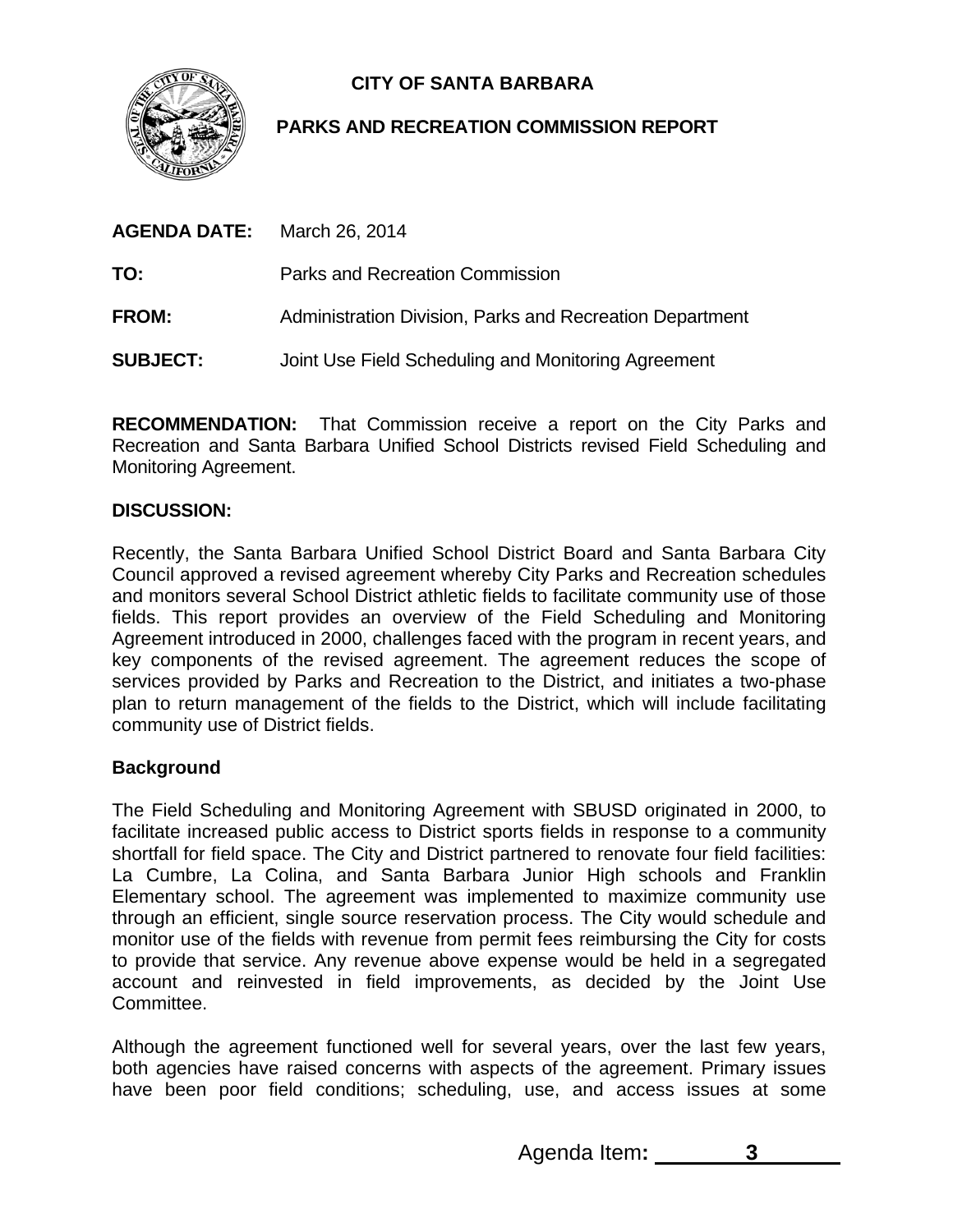Parks and Recreation Commission Report Joint Use Field Scheduling and Monitoring Agreement March 26, 2014 Page 2

campuses; the District not being reimbursed for community use of La Colina ball field lights; lack of incentive (revenue back) to individual schools in exchange for field access; and the District's inability to provide adequate justification for field maintenance costs as specified in the Agreement to justify the \$35,500/year the City paid towards that cost.

#### **Current Field Challenges**

Field use (and revenue) has declined over the last few years, primarily due to two factors: substandard field conditions and increased afterschool programming on two campuses which has reduced public access to District fields. These changes have reduced the available field inventory from a peak of nine sports fields on four campuses to six fields on two campuses. Of the available six fields, only five currently meet the required minimum maintenance standards identified in the Field Scheduling and Monitoring Agreement. Due to anticipated SBUSD junior high afterschool sports programming in the current year, it is assumed that only three fields will be available for community user groups Monday through Friday during the peak requested times.

After meeting several times throughout the year, the City and District came to an agreement to modify the program in a two-phased approach, leading to each agency scheduling and monitoring use of its own fields and the formation of a Field Scheduling Committee to coordinate community access to sports fields.

#### **Phase One – Fiscal Year 2014 – City Reduces Services from Four to Two Schools**

In Phase One, FY 2014, the District assumes management of Franklin and La Cumbre school fields. Historically, with the large number of programs and activities taking place on the campus, the City has done minimal scheduling of the Franklin field. Likewise, La Cumbre Junior High has had changing campus priorities, and with the addition of the After School Education and Safety (ASES) program at La Cumbre, field access and community use has diminished significantly. As of August 1, 2013, the Parks and Recreation Department stopped providing scheduling and monitoring services for these two school sites, and user groups were directed to the District to complete reservation plans.

The Parks and Recreation Department continues to schedule three fields at Santa Barbara Junior High and two of the three fields at La Colina Junior High. Field #1 at La Colina is not being scheduled due to unplayable field conditions and safety concerns. Though improvements have been made at this site through increased rodent eradication and maintenance, field quality for safe play and inadequate lighting for evening requests remain a concern. Staff will continue to monitor the field quality with the hope that the full facility can return to the field scheduling inventory.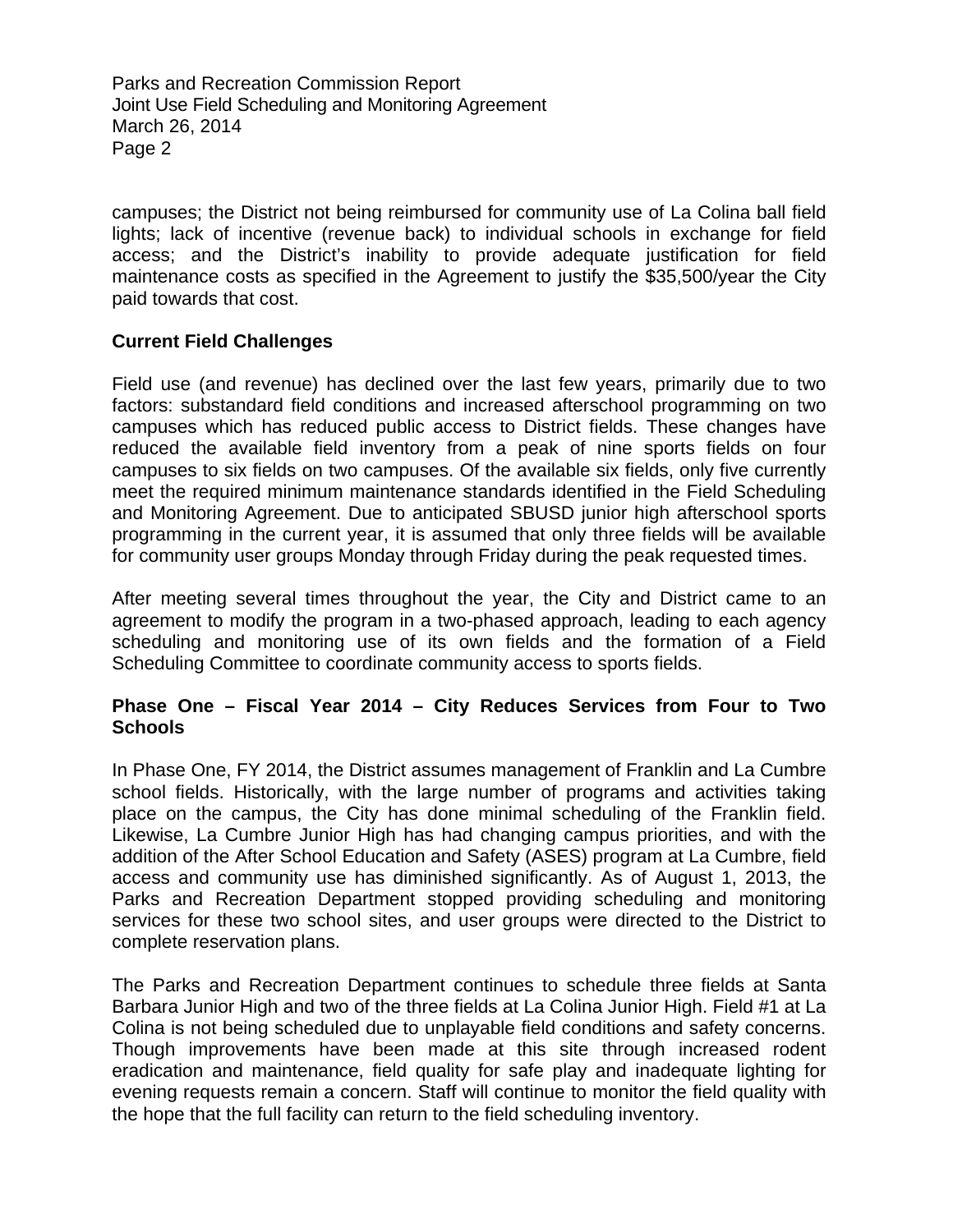Parks and Recreation Commission Report Joint Use Field Scheduling and Monitoring Agreement March 26, 2014 Page 3

#### **Phase Two – Fiscal Year 2015 – District Assumes Management of All District Fields and Implementation of Program to Facilitate Community Access**

In Phase Two, FY 2015, the District will assume management of Santa Barbara and La Colina Junior High fields as well. The City will no longer schedule or manage use of District sports fields.

In recognition of community needs and a shortfall of recreational field space, the City and District have agreed to put in place a program to facilitate streamlined access to and equitable use of City and District Fields. In order to have a program in place by Fiscal Year 2015, the City and District formed a joint committee to develop and recommend a program and transition plan. The committee includes representation from each agency and youth and adult user groups as follows:

Rich Hanna, Sr. Recreation Supervisor, Parks and Recreation Department Jeff Smith, Sports Supervisor, Parks and Recreation Department Dave Hetyonk, Facilities Manager, SBUSD Dr. Ben Drati, Assistant Superintendent, SBUSD John Maloney, President, AYSO Billy Gallagher, President, Santa Barbara Soccer Club Armando Villa-Gomez, Central Coast Soccer

The committee has been meeting regularly to discuss transition plans, policies and procedures for scheduling, fees, and revenue. The goal is to recommend a plan to administration by May 1, 2014, for implementation July 1, 2014. Direction from the District is that the program provides youth groups a higher priority for use of District facilities and the recommended fee structure reflect a higher fee base for adult use of field space.

#### **BUDGET/FINANCIAL INFORMATION:**

Anticipating reduced services, the Field Scheduling and Monitoring program budget of \$46,500, entirely supported by field rental fee revenue, was approved in the Fiscal Year 2014 Parks and Recreation Department Miscellaneous Grants Fund budget. To the extent field rental fees collected do not cover the City's cost of providing the scheduling and monitoring services, reserves estimated at \$17,637 may be utilized.

An additional \$23,430 is also budgeted in the Parks Division General Fund budget to reimburse SBUSD for field maintenance supporting community field access afterschool and on weekends. As part of the revised agreement, the District agreed that the City maintenance commitment will be reduced, should the District not maintain